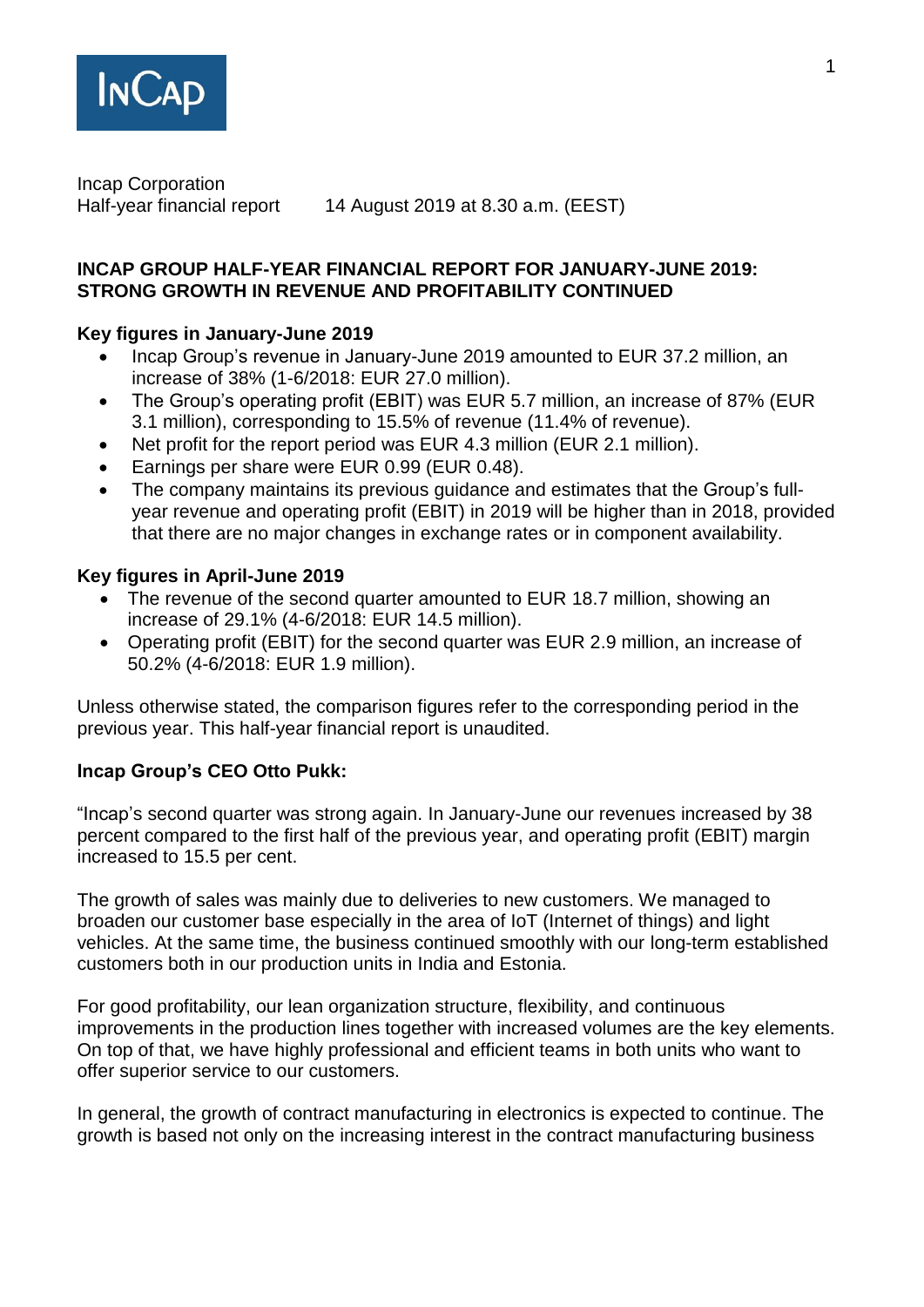

model, but also on the growing market for IoT and new types of electronic gadgets manufactured globally.

Even though the competition in electronic manufacturing is harsh and the problems with component availability still remain, I am confident that with our focus on efficiency, we are able to maintain our strong position in the markets. We aim to continue to grow our business organically. However, should suitable opportunities arise, with our good financial position it is also possible to grow our business through acquisitions."

#### *INCAP IN BRIEF*

*Incap Corporation is an international contract manufacturer. Incap's customers are leading suppliers of high-technology equipment in their own business segments, and Incap increases their competitiveness as a strategic partner. Incap has operations in Finland, Estonia, India and China, and the company currently employs approximately 830 people. Incap's share is listed on the Nasdaq Helsinki Ltd. as from 1997. Additional information: www.incapcorp.com.*

#### **Business environment**

The business environment and the general cost level of Incap Group remained stable during the first half of the 2019. The customers are very price-conscious and expect that their manufacturing partners increase efficiency continuously.

Despite the fact that the electronics manufacturing services business has suffered from problems in component availability due to high demand, the prices of components and raw materials showed only a moderate trend of increase. The shortage is expected to continue, and the impacts of the trade war between the USA and China on the component availability are still unclear. Incap is monitoring carefully the situation.

In the long run, Incap sees the market development positive as electronics is used more and more in industry also in new areas such as in light vehicles and other everyday items. The growing environmental technology sector will also offer market opportunities.

#### **Incap Group's revenue and earnings in January-June 2019**

Revenue for January-June amounted to EUR 37.2 million, showing an increase of 38% year-on-year (1-6/2018: EUR 27.0 million). The revenue increased mainly due to deliveries to new customers, in addition to which the business developed favourably also with the long-term established customers.

The profitability of the Incap Group remained solid. The operating profit (EBIT) for January-June amounted to EUR 5.7 million (EUR 3.1 million) which was 15.5% of revenues (11.4%). This is generally considered to be a good level in electronics manufacturing. The good profitability was achieved by keeping the organization structure lean and overhead costs low, together with the state-of-the-art machinery and growing volumes.

Personnel expenses in the report period increased slightly amounted to approximately EUR 2.7 million (EUR 2.4 million). Other business costs remained at EUR 1.7 million (EUR 1.7 million). As a result of the growing business volumes the material costs increased from EUR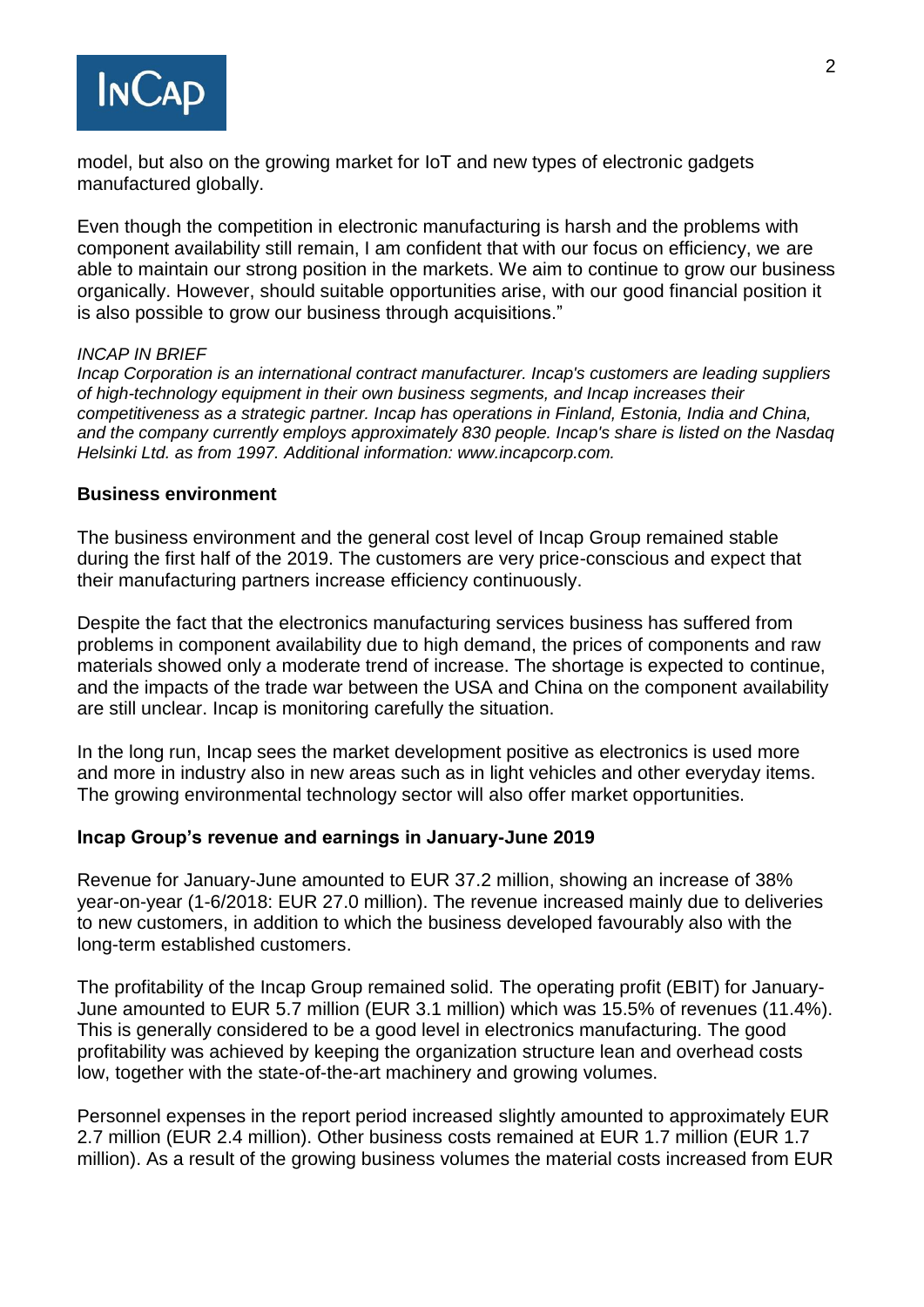

20.2 million to EUR 26.5 million. The value of inventories was EUR 10.5 million at the end of the reporting period (EUR 9.2 million).

Net financial expenses amounted to EUR 0.3 million (EUR 0.3 million). Depreciations were EUR 0.7 million (EUR 0.2 million) where an increase of EUR 0.3 million is due to adoption of IFRS 16.

Net profit for the period was EUR 4.3 million (EUR 2.1 million). Earnings per share were EUR 0.99 (EUR 0.48).

#### **April-June 2019**

The revenue of the second quarter amounted to EUR 18.7 million (4-6/2018: EUR 14.5 million). Operating profit (EBIT) for the second quarter was EUR 2.9 million (4-6/2018: EUR 1.9 million).

| <b>COMPARISON BY</b>    | 1-6/2019 | 1-6/2018 | Change, $%$ | 7-12/2018 | 1-12/2018 |
|-------------------------|----------|----------|-------------|-----------|-----------|
| <b>HALF-YEAR</b>        |          |          |             |           |           |
| $(1,000$ euros)         |          |          |             |           |           |
| Revenue                 | 37,196   | 26,965   | $+38%$      | 31,996    | 58,961    |
| Operating profit (EBIT) | 5,749    | 3,073    | $+87%$      | 5,560     | 8,633     |
| Profit for the period   | 4,325    | 2,090    | +107%       | 3,757     | 5,846     |
| Earnings per share, EUR | 0.99     | 0.48     | +107%       | 0.86      | 1.34      |

#### **Investments**

Investments in the report period totalled EUR 0.5 million (EUR 0.5 million), and they were connected to the production lines mainly in India.

## **Impacts of the adoption of IFRS 16**

The Group adopted IFRS 16 on 1 January 2019 using the modified retrospective method where comparative information will not be restated.

The adoption of IFRS 16 has no material impact on group's EBIT even though the interest component on the lease payments is recognized in financial income and expenses. The impact of IFRS 16 adoption on the level of total equity is not material.

The amendment increases the volumes of rental contracts and liabilities recorded in the consolidated balance sheet by EUR 2.2 million in the second quarter and by EUR 2.8 million in the first half of 2019. This is reported in non-current interest-bearing liabilities (EUR 2.4 million) and in current interest-bearing liabilities (EUR 0.4 million). The increase in depreciations due to this change was EUR 0.3 million.

Incap will not adapt IFRS 16 to leasing agreements with rental period 12 months or less or when the contracts notice period is less than 12 months without sanctions. Most of Incap's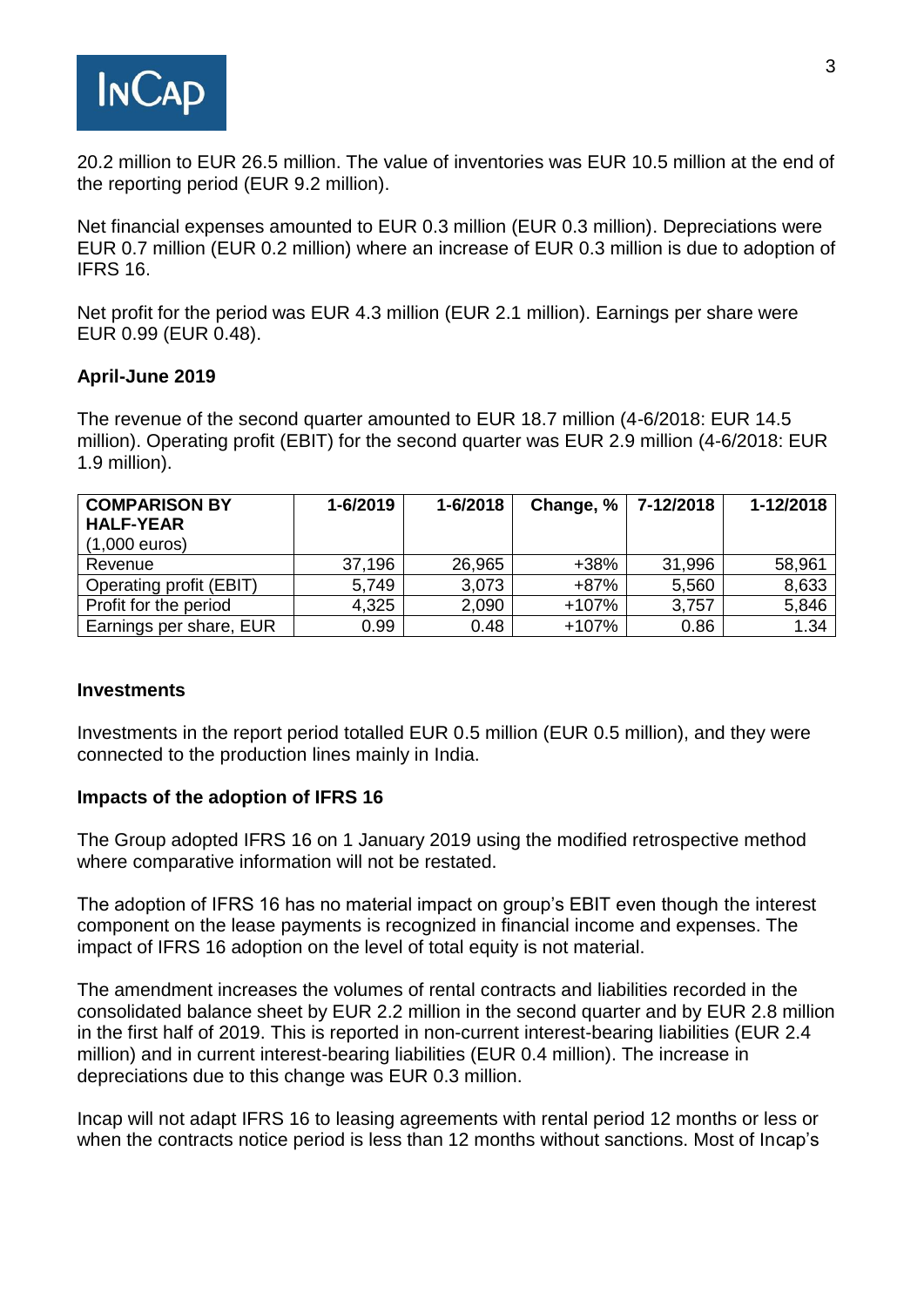

leasing commitments are short term or low value agreements, which are handled as operating lease contracts. Incap has, at the moment, no activities as a lessor.

# **Balance sheet, financing and cash flow**

The balance sheet total on 30 June 2019 stood at EUR 35.6 million (EUR 27.7 million) and the Group's equity was EUR 20.3 million (EUR 12.0 million).

The equity ratio further improved from the comparison period and was 57.1% (43.4%). Net gearing markedly improved and was 4.2% (27.4%).

Liabilities decreased slightly from the comparison period to EUR 15.3 million (EUR 15.6 million), of which EUR 5.6 million (EUR 5.6 million) were interest-bearing liabilities. Interestbearing net debt significantly decreased to EUR 0.8 million (EUR 3.3 million).

The Group's non-current interest-bearing liabilities amounted to EUR 3.2 million (EUR 1.0 million) and non-interest-bearing liabilities amounted to EUR 0.5 million (EUR 0.0 million). The current interest-bearing liabilities were EUR 2.4 million (EUR 4.6 million). Approximately EUR 1.4 million of interest-bearing liabilities concern the Indian subsidiary (EUR 2.0 million). Other liabilities include EUR 0.7 million of bank loans and limits granted by the company's Finnish bank (EUR 1.7 million) and EUR 0.8 million of factoring financing used in Estonia (EUR 2.0 million).

The main covenants of the company's loans are equity ratio and the Group's interestbearing debt in relation to EBITDA, and their status is reviewed every six months. In the review on 30 June 2019 the target level of interest-bearing debt in relation to EBITDA was below 2.5 and the target for equity ratio 25.0%. The company met these covenants as the actual interest-bearing debt/EBITDA on the review date was 0.9 and the equity ratio 57.1%.

As to the loans granted by the Indian bank, the company has committed to follow ordinary covenants and the bank's general loan conditions.

The Group's cash position during the report period was solid. The Group's quick ratio was 1.4 (0.9), and the current ratio was 2.3 (1.6).

Cash flow from operations was EUR 5.5 million (EUR 1.5 million). On 30 June 2019, the Group's cash and cash equivalents totalled EUR 4.8 million (EUR 2.3 million). The change in cash and cash equivalents showed an increase of EUR 1.9 million.

## **Personnel**

At the end of report period, Incap Group had a payroll of 830 employees (667). 89.3% (89%) of the personnel worked in India, 10.5% (10%) in Estonia and 0.2% (0.4%) in Finland. The average number of personnel during the report period was 815 (628).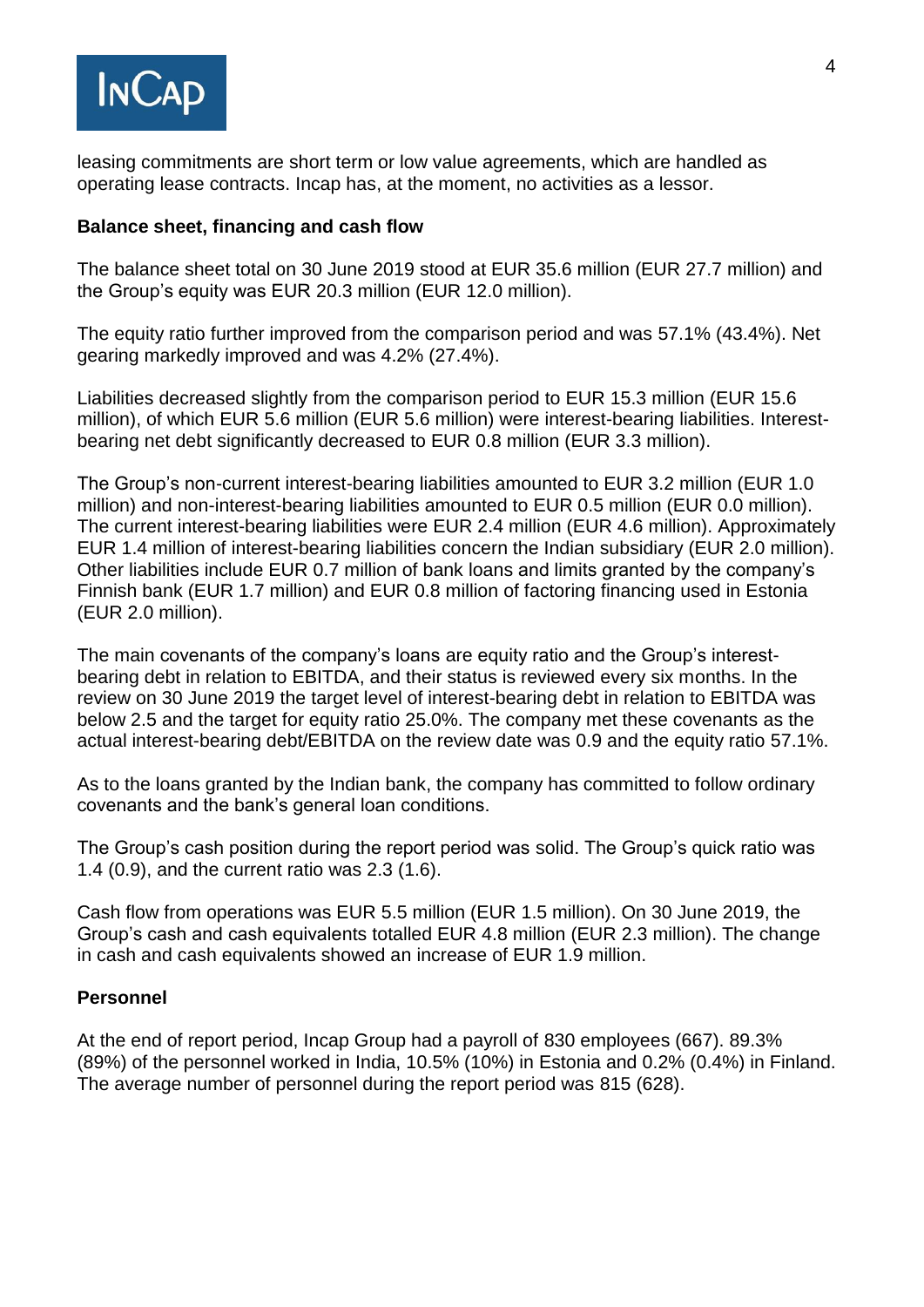

# **Management and organization**

Incap Group's President and CEO is Otto Pukk, who is also Managing Director for Incap's subsidiary in Estonia. The other members of the management team are Murthy Munipalli, Director – Operations India and Sales Asia, and Antti Pynnönen, CFO.

The Group has business units in Estonia and in India and sourcing operations in Hong Kong. Business units in Estonia and in India operate as profit centres and are responsible, besides for the actual order-delivery process, also for the quotations and pricing in accordance with the corporate guidelines. Finance and administration, sourcing, sales, IT and communications are coordinated by the corporate office.

# **Annual General Meeting 2019**

Incap Corporation's Annual General Meeting was held on 15 April 2019 in Helsinki. The Annual General Meeting adopted the annual accounts for the financial period ending on 31 December 2018. The Annual General Meeting resolved in accordance with the Board's proposal that no dividend be paid and that the parent company's profit for the financial period (EUR 1,330,795.88) be recognized in equity.

The Annual General Meeting resolved that the number of members of the Board of Directors is three (3). Carl-Gustaf von Troil, Päivi Jokinen and Ville Vuori were re-elected as members to the Board of Directors. The Board of Directors elected amongst its members Ville Vuori as the Chairman of the Board.

The Annual General Meeting re-elected the firm of independent accountants Ernst & Young Oy as the company's auditor, and the principal auditor will be Bengt Nyholm, Authorised Public Accountant.

The Annual General Meeting authorised the Board of Directors to decide to issue new shares either against payment or without payment. The authorisation entitles to a maximum quantity of 436,516 new shares. The new shares may be issued to the company's shareholders in proportion to their current shareholdings in the company or deviating from the shareholders' pre-emptive right through one or more directed share issue, if the company has a weighty financial reason to do so. Based on the authorisation, the Board of Directors can, pursuant to chapter 10, section 1, of the Companies Act, also decide on issuing other special rights entitling to new shares of the company. The subscription price of the new shares can be recorded partly or fully to the invested unrestricted equity reserves or to equity according to the decision of the Board of Directors.

The authorisation is valid for one year from the Annual General Meeting. The Board has not exercised the authorisation.

## **Shares and shareholders**

Incap Corporation has one series of shares, and the number of shares at the end of the period was 4,365,168 (30 June 2018: 4,365,168).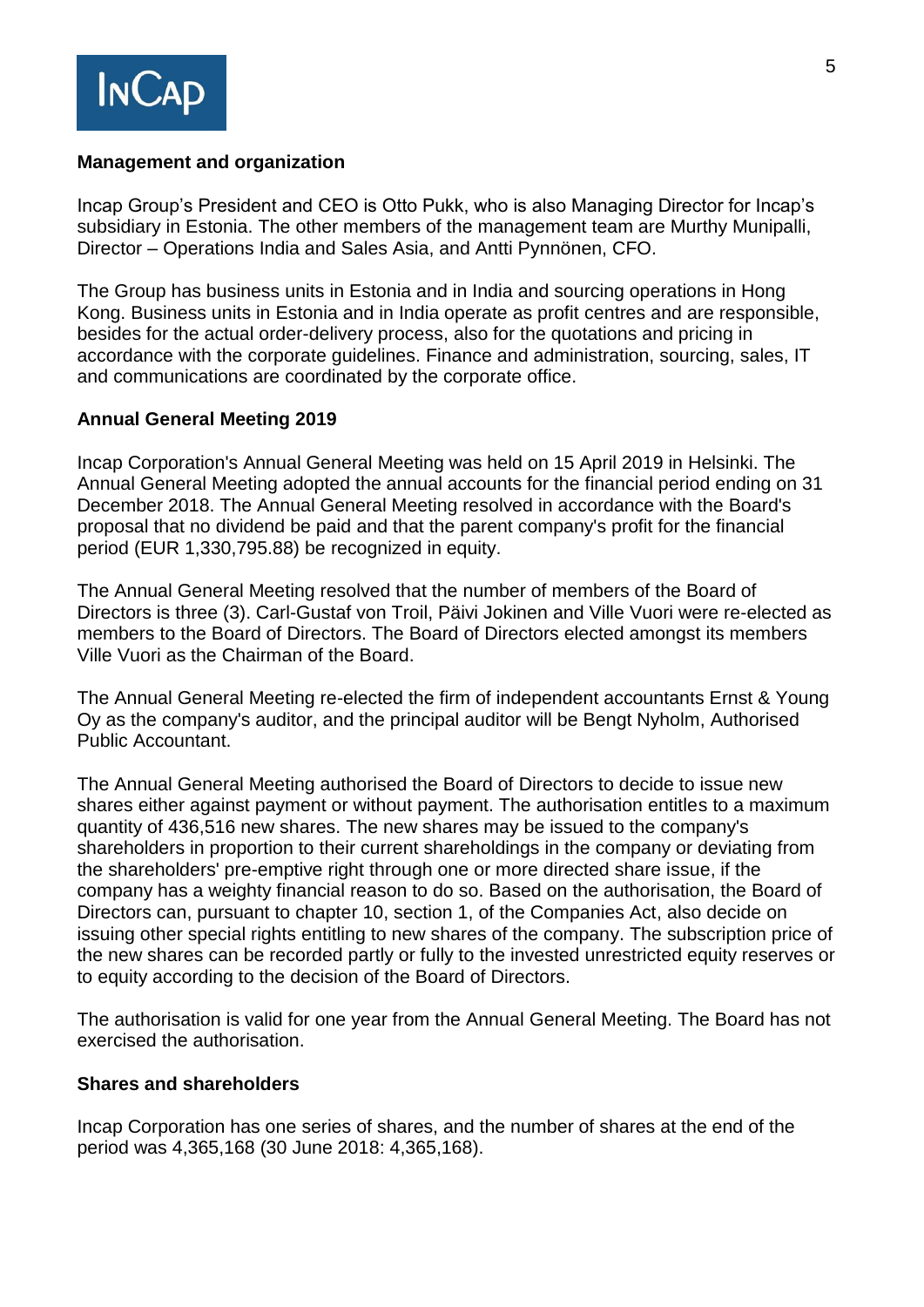

The Annual General Meeting 2019 authorised the Board of Directors to decide to issue new shares. The authorisation entitles to a maximum quantity of 436,516 new shares.

During the report period, the share price varied between EUR 15.05 and 7.18 (EUR 6.80 and 5.70). The closing price for the period was EUR 13.35 (EUR 5.78). The market capitalisation on 30 June 2019 was EUR 58.3 million (EUR 25.2 million). At the end of report period, the company had 2,707 shareholders (2,615). Nominee-registered or foreign owners held 4.5% (3.5%) of all shares. The company does not hold any of its own shares.

| <b>LARGEST SHAREHOLDERS, 30 June 2019</b>  | Shares,<br>pcs | <b>Holding</b><br>% |
|--------------------------------------------|----------------|---------------------|
| Oy Etra Invest Ab                          | 853 000        | 19.54               |
| Nordea Life Insurance Suomi Oy             | 640 000        | 14.70               |
| Joensuun Kauppa ja Kone                    | 375 513        | 8.60                |
| Ilmarinen Mutual Pension Insurance Company | 232 308        | 5.32                |
| Laakkonen Mikko                            | 218 257        | 4.99                |
| Mandatum Life                              | 160 000        | 3.67                |
| Danske Bank A/S Helsinki Branch            | 152 218        | 3.49                |
| K22 Finance Oy                             | 134 100        | 3.07                |
| Kakkonen Kari                              | 100 000        | 2.29                |
| Penan Raudoitus Oy                         | 76 762         | 1.76                |
| 10 largest in total                        | 2,942,158      | 67.4                |

# **Announcements in accordance with Section 10 of Chapter 9 of the Securities Market Act on a change in holdings**

The company did not receive announcements regarding changes in holdings during the first half of 2019.

## **Short-term risks and factors of uncertainty concerning operations**

General risks related to the company's business operations and sector include the development of customer demand, price competition in contract manufacturing, success in acquirement of new customers, availability and price development of raw material and components, sufficiency of funding, liquidity and exchange rate fluctuations.

At the moment the financing position of the company is good and the sufficiency of financing and working capital is posing no significant risk.

In the definition of the volumes of internal transactions the actual value added and the socalled "arm's length" principle are considered. After the cumulative losses in India were covered during the latter half of 2015, it is possible to repatriate profits also through dividends.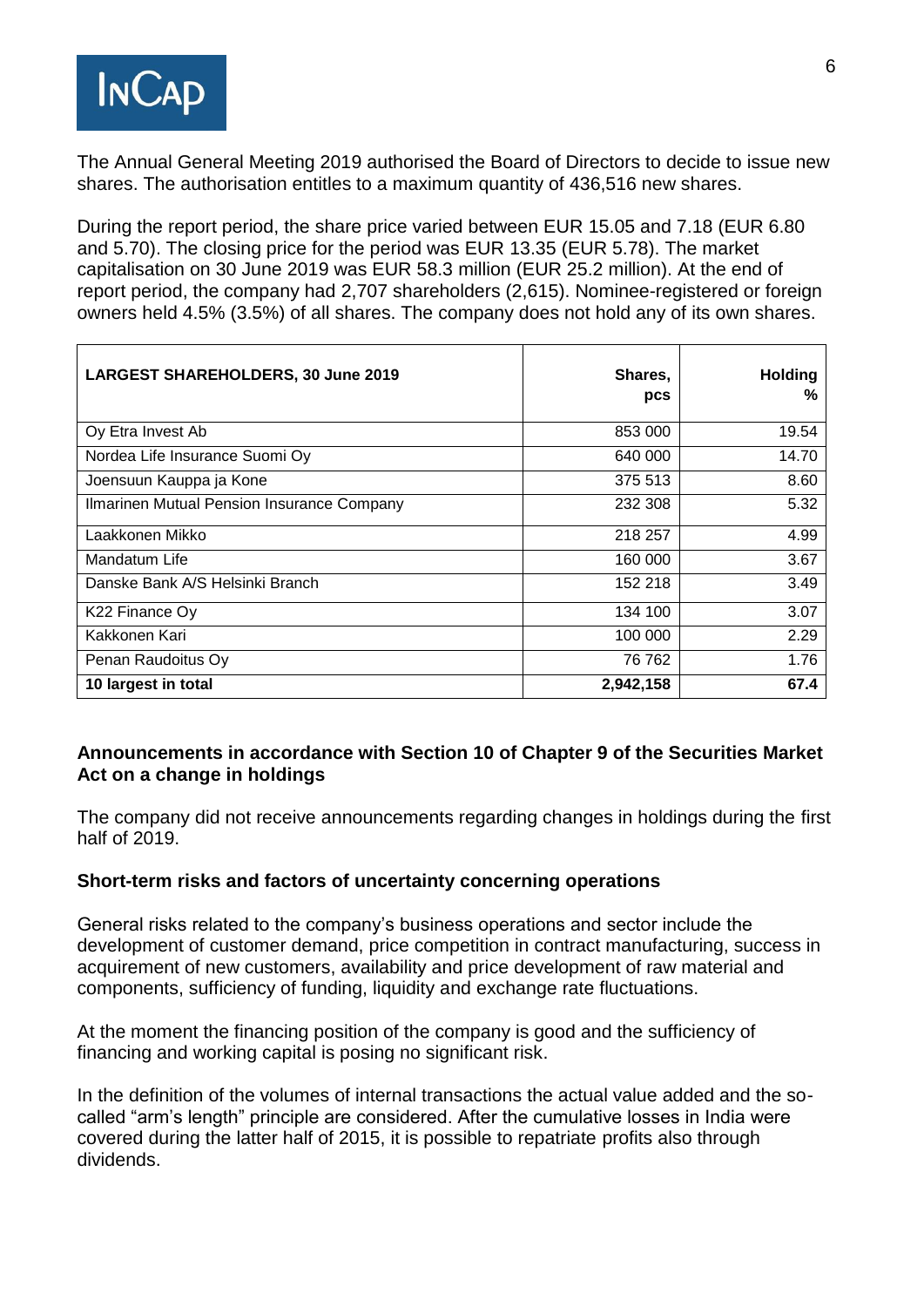

The value of the shares in subsidiaries in the parent group has a significant impact on the parent company's equity and therefore on, for example, equity ratio. Based on the impairment calculations in connection with the financial statements for 2018 there is no need for any write-down of the value of the shares in subsidiaries. However, based on the company's estimate there is a risk connected with the valuation of the shares of the Estonian subsidiary because of the previous unprofitable operations of the subsidiary. There is no such risk in the valuation of the subsidiary in India.

Demand for Incap's services and the company's financial position are affected by global economic trends and the fluctuation among customer industries. The risks connected with the customer demand and the solvency of customers are monitored and evaluated separately for each customer. The management considers the customer relationship management to be of utmost importance and is paying special attention to it.

The company's sales are spread over several customer sectors balancing out the impact of the economic fluctuation in different industrial sectors. Four biggest customers contributed to 80,6% (84,8%) of revenue in January-June 2019. Out of the total revenue in first half of 2019, 7 customers (4) exceeded EUR 1 Million revenue.

The company's business segment, electronics manufacturing services, is highly competitive and there are major pressures on cost level management. The company has succeeded in increasing the efficiency of its operations and in lowering the costs. Furthermore, the company's production is located in countries with competitive levels of wage and general costs.

The most significant exchange rate risk of the company is related to the Indian subsidiary. A large part of the Group's operations is located in India, and the fluctuation in the exchange rates between Indian Rupee and Euro may have a big effect on revenue and results.

The Indian subsidiary of the company had a tax audit in 2016, and based on the audit, the tax authorities do not approve the depreciations made on the capitalized customer contracts during accounting periods 2008/2009-2012/2013 and the transfer costs during the accounting period 2011/2012. The estimated effect with eventual interest is amounting to a maximum of EUR 0.6 million. The company's complaint is still in the process of tax authorities. The tax debt has been presented in the off-balance sheet liabilities.

In tax audit conducted by Indian tax authorities for period 2015-2016 the deductibility of group costs are being investigated. Group has recorded a reservation for tax and interest totalling EUR 0.5 million for the financial period 2018. The case is still under preliminary investigation and if an agreement cannot be settled with a local tax authority the company's point of view will be processed.

## **Significant issues after the reporting period**

There have been no significant issues to report after the reporting period.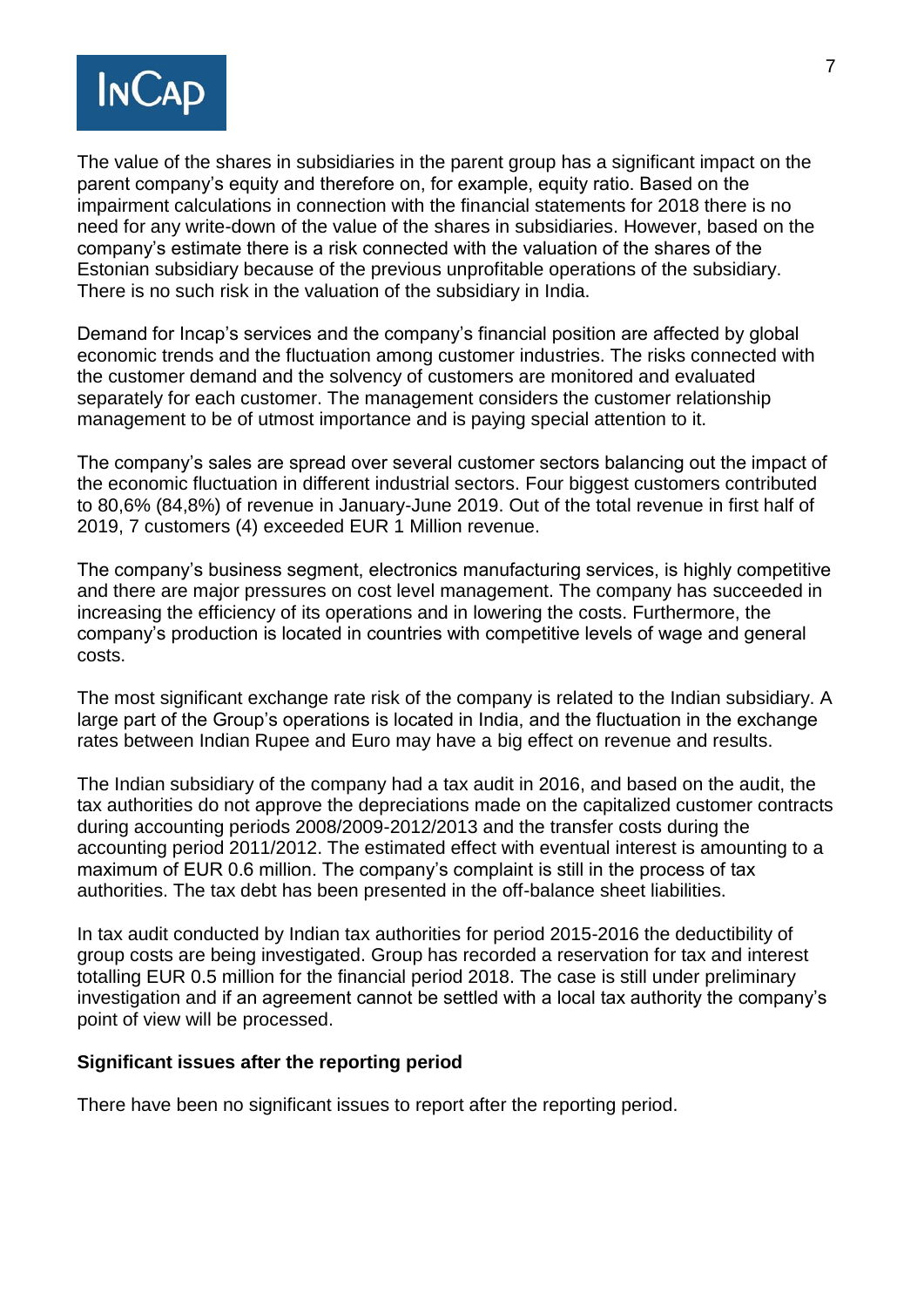

# **Strategy and targets**

Incap's good profitability trend has enabled the strong operations development, which ensures the stable organic growth. The efficient operational model of the company embraces fast decision-making and high operational flexibility.

# **Outlook for 2019**

Incap's estimates for future business development are based both on its customers' forecasts and on the company's own assessments.

The company keeps the guidance for 2019 same: The company estimates that the Group's full-year revenue and operating profit (EBIT) for 2019 will be higher than in 2018, provided that there are no major changes in currency exchange rates or in component availability.

# **Financial calendar for 2019**

Incap Group's business review for January-September 2019 will be published on 6 November 2019.

In Helsinki, 14 August 2019

INCAP CORPORATION Board of Directors

For additional information, please contact: Otto Pukk, President and CEO, tel. +372 508 0798

Distribution: Nasdaq Helsinki Ltd Principal media The company's home page www.incapcorp.com

## ANNEXES

- 1 Consolidated Statement of Comprehensive Income
- 2 Consolidated Balance Sheet
- 3 Consolidated Cash Flow Statement
- 4 Consolidated Statement of Changes in Equity
- 5 Group Key Figures and Contingent Liabilities
- 6 Calculations of Key Figures

## **The accounting principles for the financial statements**

This financial statement release has been prepared in accordance with international financial reporting standards (IFRS) - IAS 34 Interim Financial Reporting standard. When preparing the release, the same principles have been used as in the 2018 financial statements. Unless otherwise stated, the comparison figures refer to the same period in the previous year. The information in this report is unaudited.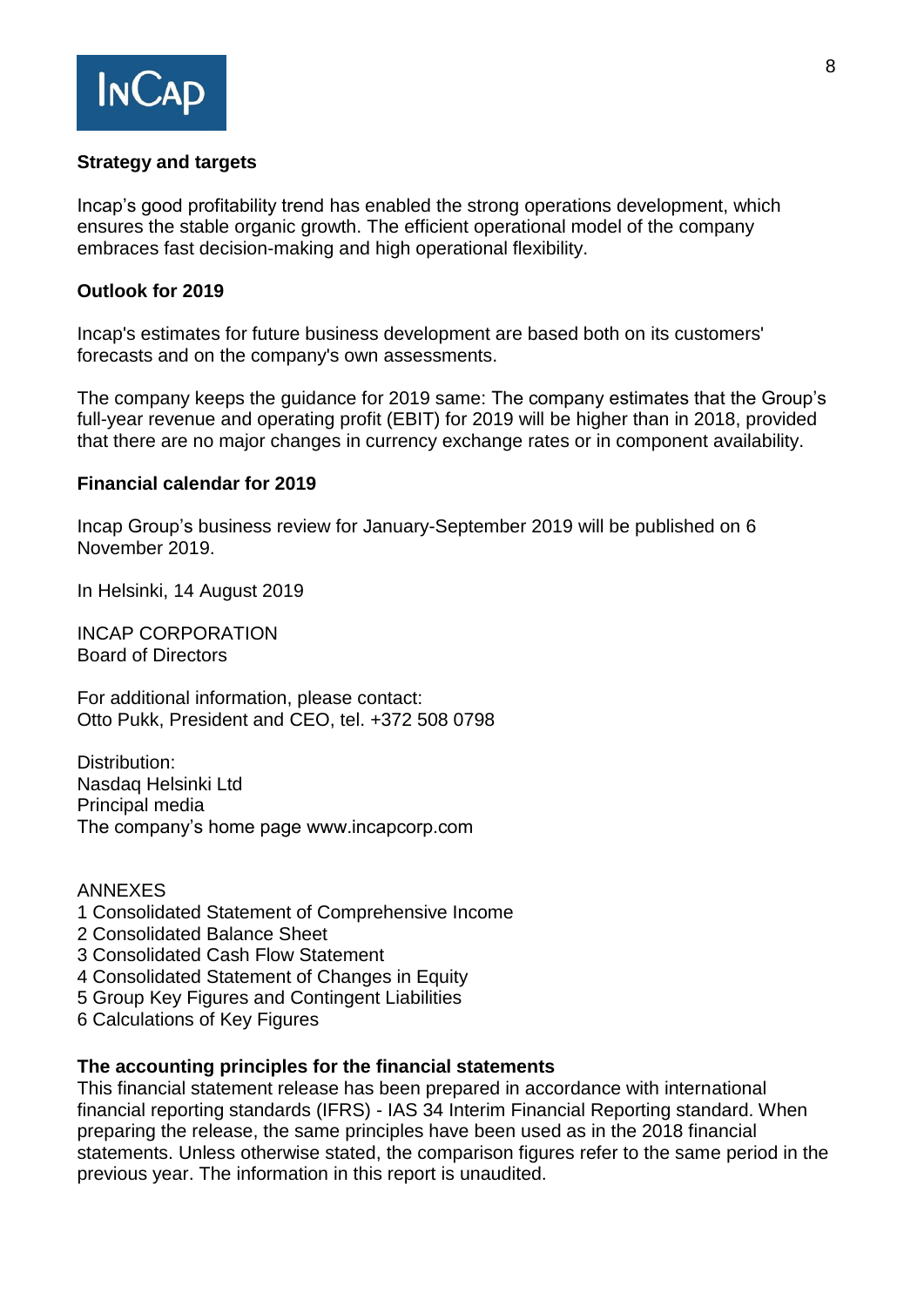# Annex 1  **CONSOLIDATED STATEMENT OF COMPREHENSIVE INCOME (IFRS), CONTINUING OPERATIONS**

|                                                     | $1 - 6/$ | Change, | $1 - 6/$ | $7 - 121$ | $1 - 121$ |
|-----------------------------------------------------|----------|---------|----------|-----------|-----------|
| (1,000 euros, unaudited)                            | 2019     | %       | 2018     | 2018      | 2018      |
| <b>REVENUE</b>                                      |          |         |          |           |           |
|                                                     | 37,196   | 38%     | 26,965   | 31,996    | 58,961    |
| Change in inventories of finished<br>goods          | $-314$   | $-181%$ | 389      | 1,039     | 1,428     |
| Other operating income                              | 394      | 106%    | 191      | 872       | 1,063     |
| Raw materials and consumables<br>used               | 26,500   | 31%     | 20,160   | 24,118    | 44,277    |
| Personnel expenses                                  | 2,657    | 13%     | 2,360    | 2,200     | 4,560     |
| Depreciation, amortisation and<br>impairment losses | 675      | 207%    | 220      | 289       | 509       |
| Other operating expenses                            | 1,694    | $-2%$   | 1,733    | 1,739     | 3,427     |
| OPERATING PROFIT/LOSS                               | 5,749    | 87%     | 3,073    | 5,560     | 8,633     |
| Financing income and expenses                       | $-271$   | 4%      | $-261$   | -432      | -693      |
| PROFIT/LOSS BEFORE TAX                              | 5.477    | 95%     | 2,813    | 5,128     | 7,940     |
| Income tax expenses                                 | $-1,152$ | 59%     | $-723$   | $-1,371$  | $-2,094$  |
| PROFIT/LOSS FOR THE PERIOD                          | 4,325    | 107%    | 2,090    | 3,757     | 5,846     |
| Earnings per share                                  | 0,99     | 107%    | 0,48     | 0.86      | 1,34      |

| <b>OTHER COMPREHENSIVE</b>            | $1 - 6/$ | Change,  | $1 - 6/$ | 7-12/  | $1 - 121$ |
|---------------------------------------|----------|----------|----------|--------|-----------|
| <b>INCOME</b>                         | 2019     | %        | 2018     | 2018   | 2018      |
|                                       |          |          |          |        |           |
| Items that will not be transferred to |          |          |          |        |           |
| P&L (revaluation of employee          |          |          |          |        |           |
| benefits)                             | $-36$    | n/a      | $\Omega$ | $-100$ | $-100$    |
|                                       |          |          |          |        |           |
| OTHER COMPREHENSIVE                   |          |          |          |        |           |
| INCOME:                               |          |          |          |        |           |
| Items that may be recognized in       |          |          |          |        |           |
| profit or loss at a later date:       |          |          |          |        |           |
| Translation differences from foreign  |          |          |          |        |           |
| units                                 | 298      | $-162%$  | -481     | 57     | -424      |
| Other comprehensive income, net       | 262      | $-154%$  | $-481$   | $-43$  | $-524$    |
|                                       |          |          |          |        |           |
| TOTAL COMPREHENSIVE                   |          |          |          |        |           |
| <b>INCOME</b>                         | 4,587    | 185%     | 1,609    | 3,714  | 5,323     |
|                                       |          |          |          |        |           |
| Attributable to:                      |          |          |          |        |           |
| Shareholders of the parent            |          |          |          |        |           |
| company                               | 4,587    | 185%     | 1,609    | 3,714  | 5,323     |
|                                       |          |          |          |        |           |
| Non-controlling interest              | 0        | $\Omega$ | 0        | 0      | $\Omega$  |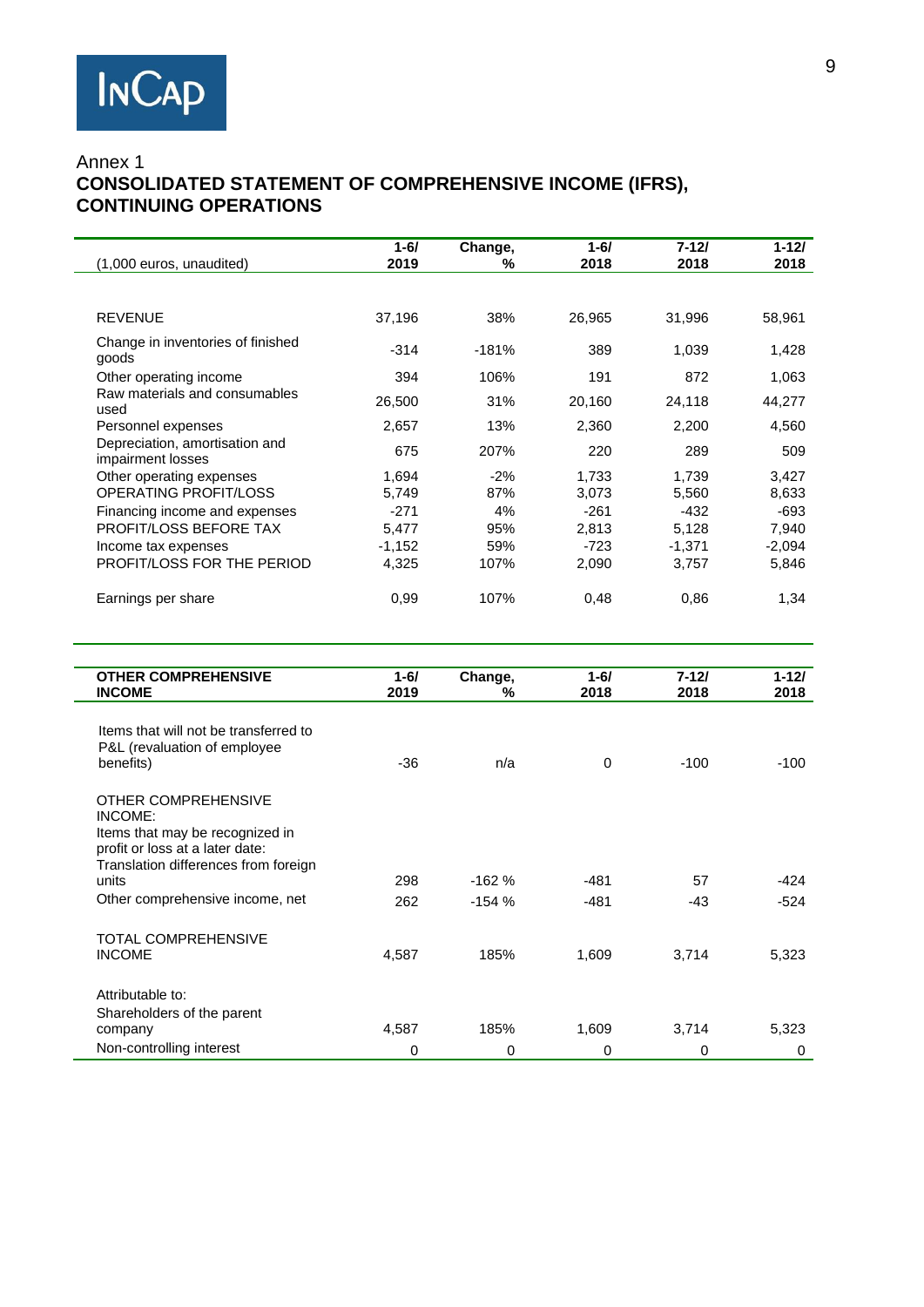# Annex 2 **CONSOLIDATED BALANCE SHEET (IFRS), CONTINUING OPERATIONS**

| (EUR thousands, unaudited)                                                   | 30 June<br>2019 | 30 June<br>2018 | Change,<br>% | 31 Dec<br>2018 |
|------------------------------------------------------------------------------|-----------------|-----------------|--------------|----------------|
| <b>ASSETS</b>                                                                |                 |                 |              |                |
| NON-CURRENT ASSETS                                                           |                 |                 |              |                |
| Property, plant and equipment                                                | 7,493           | 3,136           | 139%         | 4,545          |
| Goodwill                                                                     | 902             | 894             | 1%           | 895            |
| Other intangible assets                                                      | 17              | 13              | 36%          | 15             |
| Other financial assets                                                       | 4               | 4               | 0%           | 4              |
| Other receivables                                                            | 397             | 805             | $-51%$       | 324            |
| <b>TOTAL NON-CURRENT ASSETS</b>                                              | 8,813           | 4,851           | 82%          | 5,782          |
| <b>CURRENT ASSETS</b>                                                        |                 |                 |              |                |
| Inventories                                                                  | 10,516          | 9,196           | 14%          | 11,647         |
| Trade and other receivables                                                  | 11,457          | 11,324          | 1%           | 11,757         |
| Cash and cash equivalents                                                    | 4,799           | 2,300           | 109%         | 2,894          |
| <b>TOTAL CURRENT ASSETS</b>                                                  | 26,772          | 22,820          | 17%          | 26,297         |
| <b>TOTAL ASSETS</b>                                                          | 35,585          | 27,671          | 29%          | 32,080         |
| <b>EQUITY ATTRIBUTABLE TO EQUITY</b><br><b>HOLDERS OF THE PARENT COMPANY</b> |                 |                 |              |                |
| Share capital                                                                | 1,000           | 1,000           | 0%           | 1,000          |
| Share premium account                                                        | 0               | $\Omega$        |              | $\Omega$       |
| Reserve for invested unrestricted equity                                     | 11,028          | 11,028          | 0%           | 11,028         |
| Exchange differences                                                         | $-1,271$        | $-1,628$        | $-22%$       | $-1,569$       |
| Retained earnings                                                            | 9,568           | 1,623           | 490%         | 5,279          |
| <b>TOTAL EQUITY</b>                                                          | 20,325          | 12,023          | 69%          | 15,758         |
| <b>NON-CURRENT LIABILITIES</b>                                               |                 |                 |              |                |
| Interest-bearing loans and borrowings                                        | 468             |                 |              |                |
| Interest-bearing and non-interest-bearing                                    | 3,229           | 957             | 237%         | 1,468          |
| <b>NON-CURRENT LIABILITIES</b>                                               | 3,697           | 957             | 286%         | 1,468          |
| <b>CURRENT LIABILITIES</b>                                                   |                 |                 |              |                |
| Trade and other payables                                                     | 9,146           | 10,056          | $-9%$        | 10,370         |
| Current interest-bearing loans and borrowings                                | 2,417           | 4,636           | $-48%$       | 4,503          |
| <b>CURRENT LIABILITIES</b>                                                   | 11,563          | 14,692          | $-21%$       | 14,874         |
| <b>TOTAL LIABILITIES</b>                                                     | 15,260          | 15,649          | $-2%$        | 16,342         |
| <b>TOTAL EQUITY AND LIABILITIES</b>                                          | 35,585          | 27,671          | 29%          | 32,080         |
|                                                                              |                 |                 |              |                |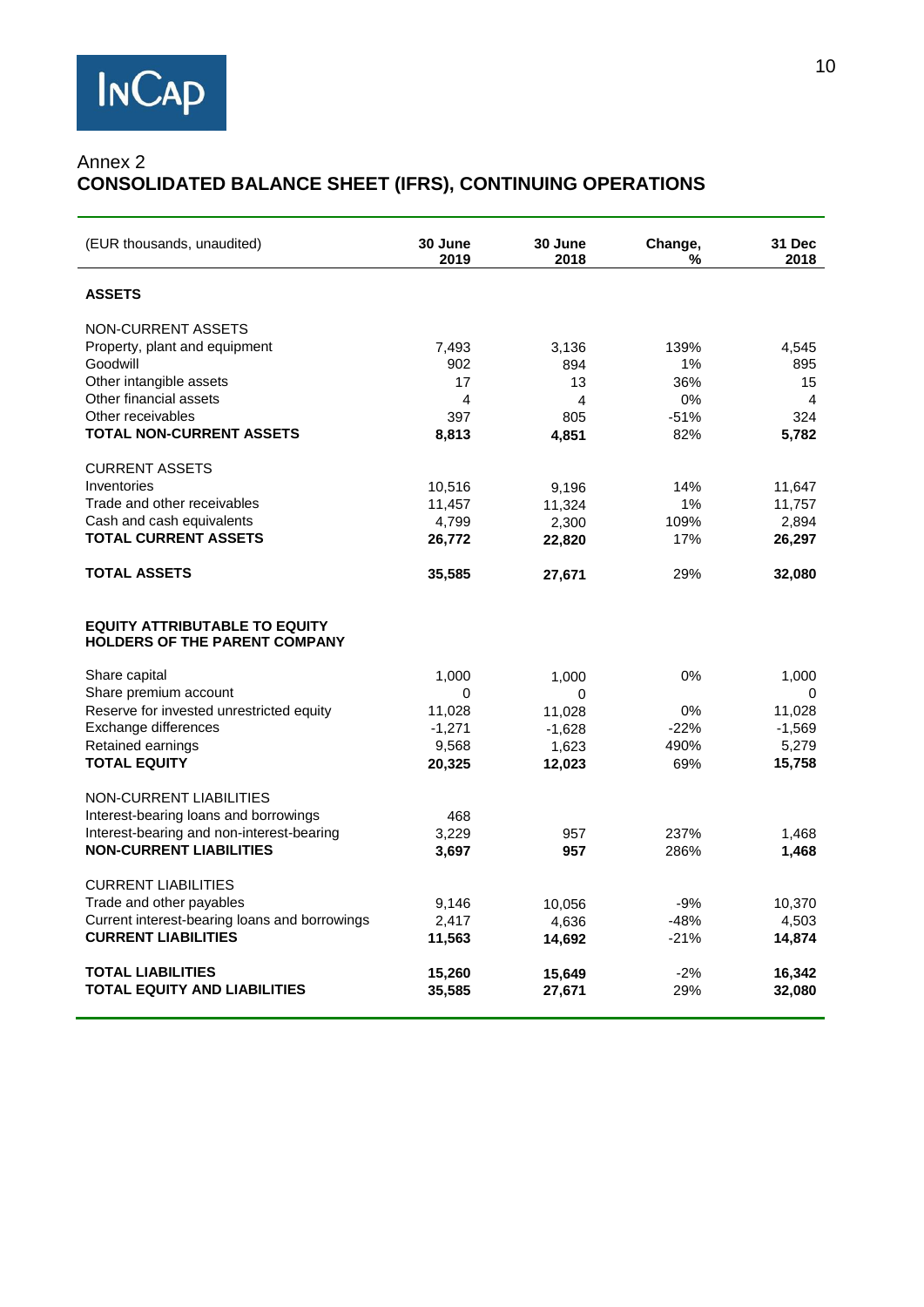# Annex 3 **CONSOLIDATED CASH FLOW STATEMENT (IFRS), CONTINUING OPERATIONS**

| (EUR thousands, unaudited)                            | 1-6/2019       | $1 - 6/2018$   | 1-12/2018 |
|-------------------------------------------------------|----------------|----------------|-----------|
|                                                       |                |                |           |
| Cash flow from operating activities                   |                |                |           |
| Operating profit, continuing operations               | 5,749          | 3.073          | 8,633     |
| Adjustments to operating profit                       | 1.197          | 272            | 621       |
| Change in working capital                             | $-186$         | $-1,017$       | $-2.995$  |
| Interest and charges paid                             | $-177$         | $-215$         | $-439$    |
| Interest received                                     | $\mathfrak{p}$ | $\mathfrak{p}$ | 3         |
| Paid tax and tax refund                               | $-1,085$       | $-626$         | $-1,686$  |
| Cash flow from operating activities                   | 5,499          | 1,489          | 4,137     |
| Cash flow from investing activities                   |                |                |           |
| Capital expenditure on tangible and intangible assets | $-502$         | $-495$         | $-2,199$  |
| Cash flow from investing activities                   | $-502$         | $-495$         | $-2,199$  |
|                                                       |                |                |           |
| Cash flow from financing activities                   |                |                |           |
| Drawdown of loans                                     | 1,407          | 1,909          | 3,389     |
| Repayments of borrowings                              | $-4,187$       | $-3,462$       | $-5,279$  |
| Payments of financial leases                          | $-272$         | $\Omega$       | $\Omega$  |
| Cash flow from financing activities                   | $-3,052$       | $-1,553$       | $-1,889$  |
| Change in cash and cash equivalents                   | 1,945          | $-558$         | 48        |
| Cash and cash equivalents at beginning of period      | 2,894          | 2,862          | 2,862     |
| Effect of changes in exchange rates                   | $-40$          | $-4$           | $-17$     |
|                                                       |                |                |           |
| Cash and cash equivalents at end of period            | 4,799          | 2,300          | 2,894     |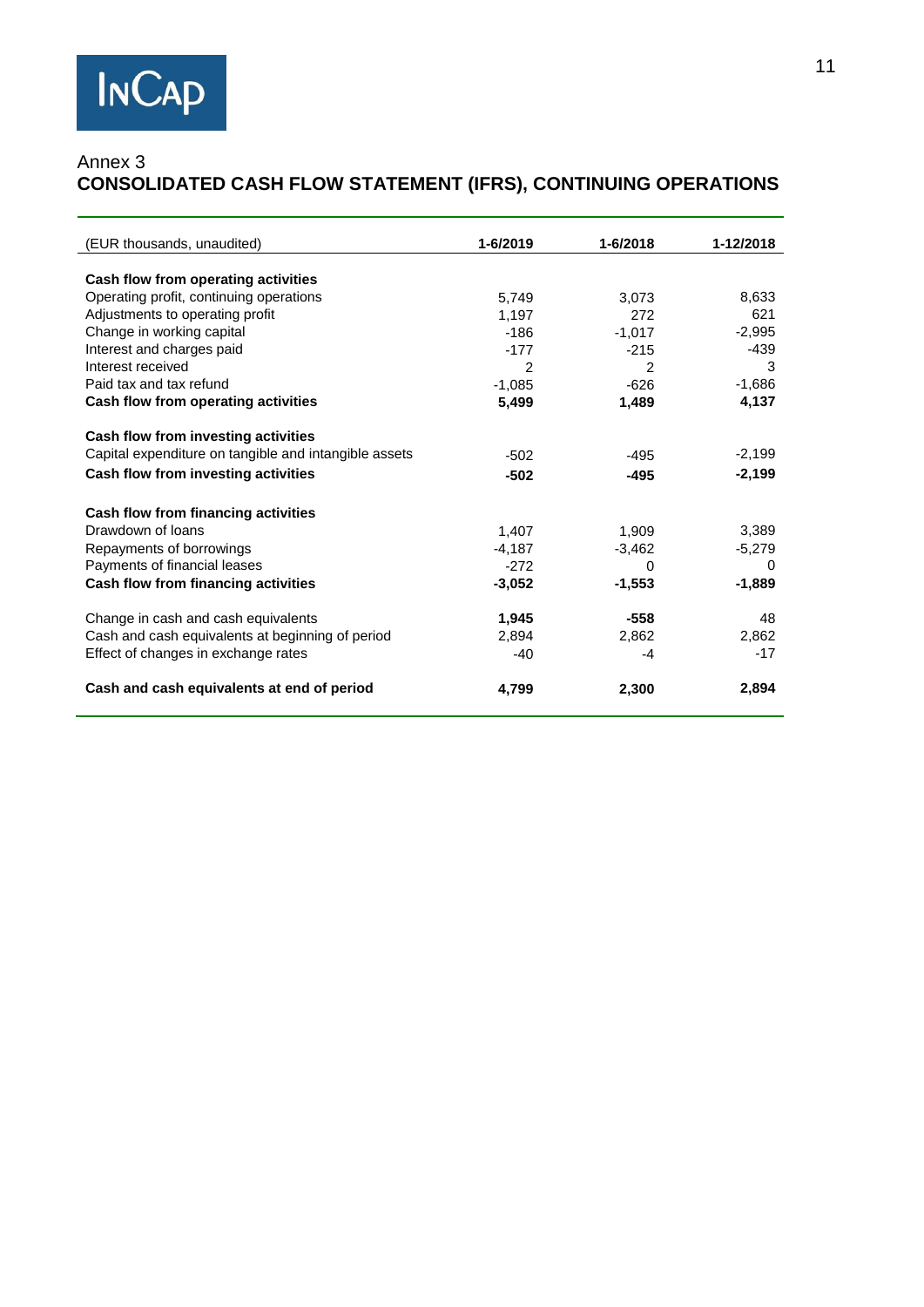# Annex 4 **CONSOLIDATED STATEMENT OF CHANGES IN EQUITY (IFRS), CONTINUING OPERATIONS**

| (EUR thousands,<br>unaudited)                                                                          | <b>Share</b><br>capital | <b>Share</b><br>premium<br>account | Reserve for<br>invested<br>unrestricted<br>equity | <b>Exchange</b><br>differences | <b>Retained</b><br>earnings | Total                  |
|--------------------------------------------------------------------------------------------------------|-------------------------|------------------------------------|---------------------------------------------------|--------------------------------|-----------------------------|------------------------|
| <b>Equity at 1 January</b><br>2019<br>Total comprehensive<br>income                                    | 1,000                   | 0                                  | 11,028                                            | $-1,569$                       | 5,279<br>4,325              | 15,738<br>4,325        |
| Currency translation<br>differences<br>Other changes <sup>1)</sup><br><b>Equity at 30 June</b><br>2019 | 0<br>1,000              | $\Omega$<br>$\mathbf 0$            | 0<br>11,028                                       | 298<br>0<br>$-1,271$           | $-36$<br>9,568              | 298<br>$-36$<br>20,325 |
| <b>Equity at 1 January</b><br>2018<br>Total comprehensive<br>income                                    | 1,000<br>0              | $\mathbf 0$<br>$\mathbf 0$         | 11,028<br>0                                       | $-1,147$                       | $-467$<br>2,090             | 10,414<br>2,090        |
| Currency translation<br>differences<br>Other changes                                                   | 0<br>$\Omega$           | 0<br>$\Omega$                      | 0<br>0                                            | $-481$<br>$\Omega$             | $\mathbf 0$                 | $-481$<br>$\Omega$     |
| <b>Equity at 30 June</b><br>2018                                                                       | 1,000                   | $\bf{0}$                           | 11,028                                            | $-1,628$                       | 1,623                       | 12,023                 |

1) Re-measurement of employee benefits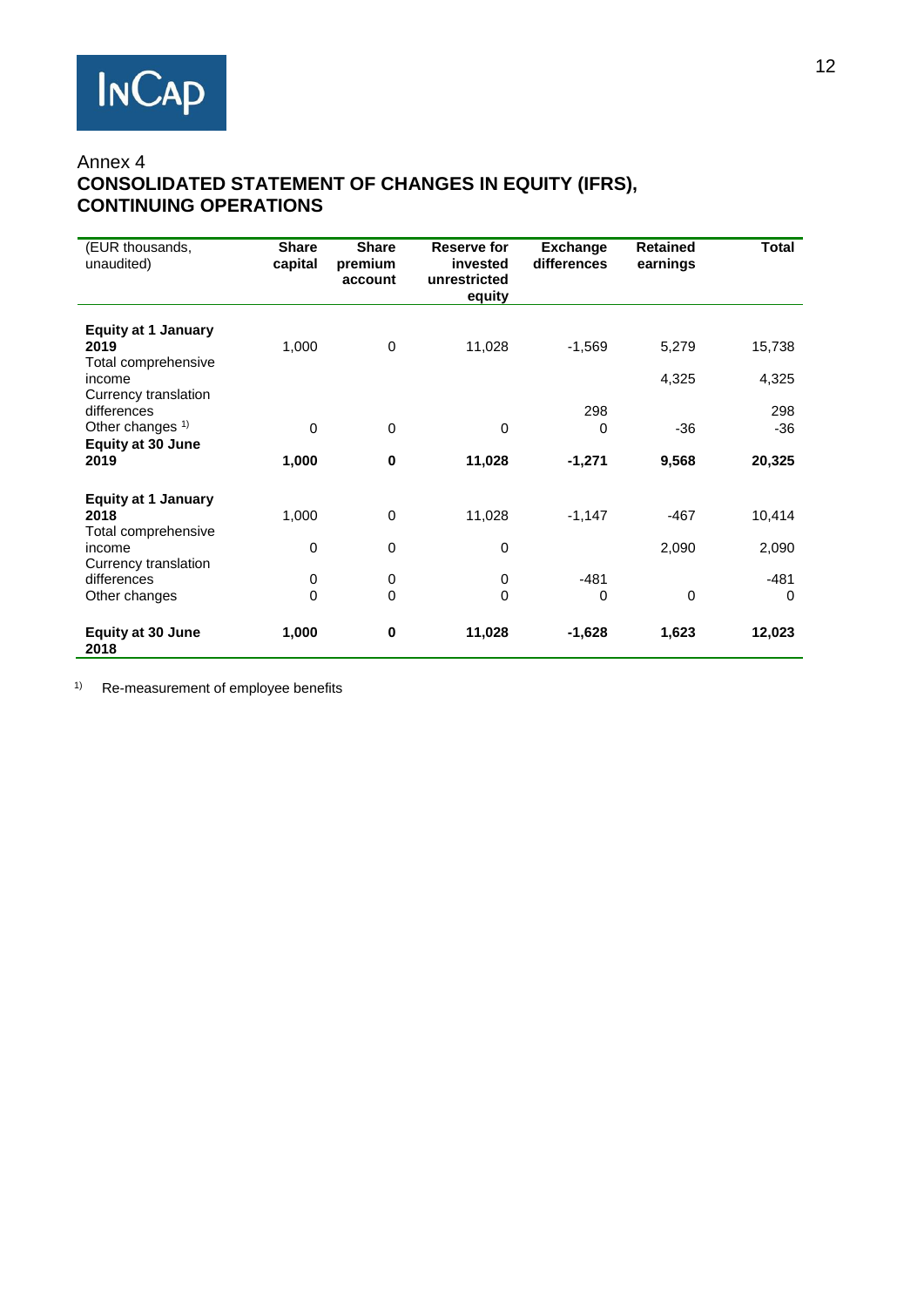

# Annex 5 **GROUP KEY FIGURES AND CONTINGENT LIABILITIES (IFRS), CONTINUING OPERATIONS**

| (unaudited)                                      | Jan-Jun 2019 | Jan-Jun 2018 | <b>Jan-Dec 2018</b> |
|--------------------------------------------------|--------------|--------------|---------------------|
|                                                  |              |              |                     |
| Revenue, EUR million                             | 37.2         | 27.0         | 59.0                |
| Operating profit/loss, EUR million               | 5.7          | 3.1          | 8.6                 |
| % of revenue                                     | 15.5         | 11.4         | 14.6                |
| Profit/loss before taxes, EUR million            | 5.5          | 2.8          | 7.9                 |
| % of revenue                                     | 14.7         | 10.4         | 13.5                |
| Return on investment (ROI), %                    | 46.1         | 36.3         | 46.8                |
| Return on equity (ROE), %                        | 53.5         | 37.3         | 44.7                |
| Equity ratio, %                                  | 57.1         | 43.4         | 49.1                |
| Net gearing, %                                   | 4.2          | 27.4         | 16.6                |
| Net debt, EUR million                            | 0.8          | 3.3          | 2.6                 |
| Quick ratio                                      | 1.4          | 0.9          | 1.0                 |
| Current ratio                                    | 2.3          | 1.6          | 1.7                 |
| Average number of shares during the report       |              |              |                     |
| period, adjusted for share issues                | 4,365,168    | 4,365,168    | 4,365,168           |
| Earnings per share (EPS), EUR                    | 0.99         | 0.48         | 1.34                |
| Equity per share, EUR                            | 4.66         | 2.75         | 3.61                |
| P/E ratio                                        | 13.5         | 12.1         | 5.4                 |
| Trend in share price                             |              |              |                     |
| Minimum price during the period, EUR             | 7.18         | 5.70         | 5.60                |
| Maximum price during the period, EUR             | 15.05        | 6.80         | 8.22                |
| Mean price during the period, EUR                | 9.30         | 5.62         | 6.02                |
| Closing price at the end of the period, EUR      | 13.35        | 5.78         | 7.26                |
| Total market capitalisation, EUR million         | 58.3         | 25.2         | 31.7                |
| Trade volume, no. of shares                      | 590,370      | 2,062,106    | 2,891,606           |
| Trade volume, %                                  | 13.5         | 47.2         | 66.2                |
| Investments, EUR million                         | 0.5          | 0.5          | 2.2                 |
| % of revenue                                     | 1.4          | 1.8          | 3.7                 |
| Average number of employees                      | 815          | 628          | 684                 |
| Personnel at the end of period                   | 830          | 667          | 768                 |
| CONTINGENT LIABILITIES, EUR million              |              |              |                     |
| <b>FOR OWN LIABILITIES</b>                       |              |              |                     |
| Mortgages and pledges                            | 12.6         | 14.1         | 14.1                |
| Surrender liability of trade receivables sold to | 0.8          | 2.0          | 1.3                 |
| finance company                                  |              |              |                     |
| Off-balance sheet liabilities                    | 2.0          | 0.7          | 0.8                 |
| Transactions with closely-related parties        |              |              |                     |
| The company has no transactions with closely-    |              |              |                     |
| related parties                                  |              |              |                     |